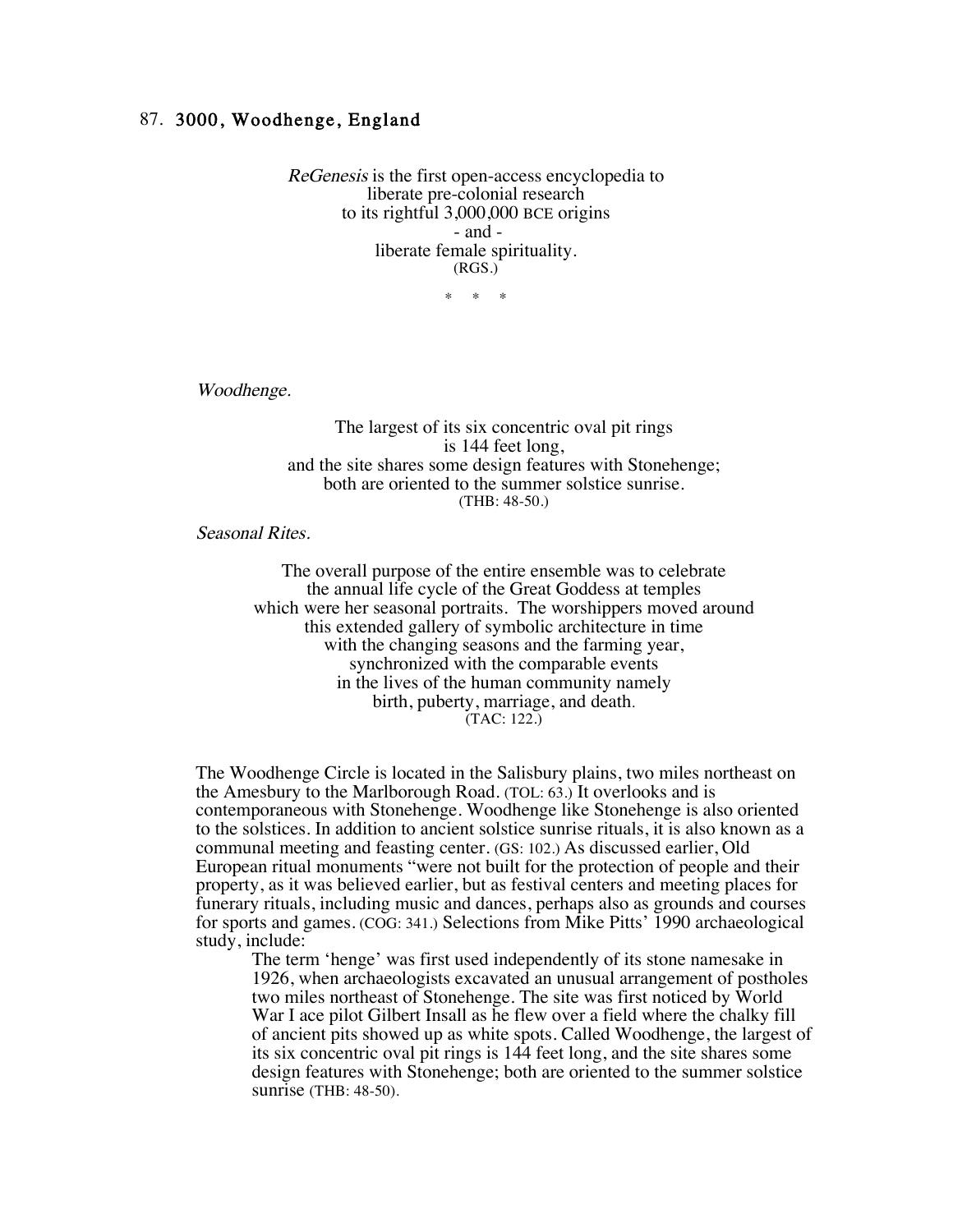Archaeologists soon appropriated the word 'henge'– probably Anglo-Saxon for gallows – for a variety of circular ritual structures unique to Late Neolithic Britain (3000-2200 BC). As further post rings were excavated across the country, the phrase "timber henge" became common (THB: 48-50).

In 1967, archaeologist Geoffrey Wainwright discovered such a site just north of Woodhenge, in excavations conducted before a road sliced through the previously ignored earthwork henge of Durrington Walls. The newly discovered timber henge was named the Southern Circle. A second timber henge at the site, called the Northern Circle, had been nearly obliterated by farmers' plows. However, the Southern Circle's enormous postholes – an estimated 166 set in six rings – were particularly wellpreserved. The site's function has been debated ever since (scholars have only recently noticed that its entrance aligns with the rising winter solstice sun), and the new excavation of the structure, begun in 2005, has drawn intense interest (THB: 48-50).

An important question is whether the wood henges were roofed. Had they been huge cult [?] houses or arrangements of free-standing posts similar in design to Stonehenge? For a variety of reasons, however, most archaeologists now envision Woodhenge, the Southern Circle, and other oak henges as unroofed arrays of posts. English Heritage geophysicists made the key discovery that led to this change of opinion in 1997. When they surveyed the stone circle at Stanton Drew, 35 miles northwest of Stonehenge, they were astonished to see nine concentric rings within the stones, consisting of 400 to 500 postholes. The largest circle is 300 feet across – far too large to roof. Roofing would also have channeled rainwater into gullies on the ground, and archaeologists found no signs of such erosion at the excavation of the southern circle at Durrington Walls (THB: 48-50).

Further Woodhenge research:

- Berry, Thomas. The Great Work: Our Way into the Future. New York, NY: Bell Tower, 1999. (GWO.)
- Burl, Aubrey. Rings of Stone: The Prehistoric Stone Circles of Britain and Ireland. London, England: Francis Lincoln, 1979. (RS.)
- Devereux, Paul and Ian Thomson. The Ley Hunter's Companion: Aligned Ancient Sites: A New Study with Field Guide and Maps. London, England: Thames and Hudson, 1979. (LHC.)
- Devereux, Paul. *Shamanism and the Mystery Lines, Spirit Paths,* Shape-Shifting and Out-of-Body-Travel. St. Paul, MN: Llewellyn Pub. 1993. (SAM)
- Gibson, Alex M. Stonehenge and Timber Circles. Stroud, England: Tempus Publishing, 2000. (STC.)
- Gimbutas, Marija Alseikaite. The Civilization of the Goddess: The World of Europe. San Francisco, CA: Harper, 1991. 208. (COG.)
	- <sub>\_\_\_</sub>. The Living Goddesses. Supplemented and Ed. by Miriam Robbins Dexter. Berkeley, CA: University of California Press, 1999. 99-111. Proof copy. (TLG.)
- Greig, James R. A. "The British Isles." Progress in Old World Palaeoethnobotany: A Retrospective View on the Occasion of 20 Years of the International Work Group for Palaeoethnobotany. Eds. Willem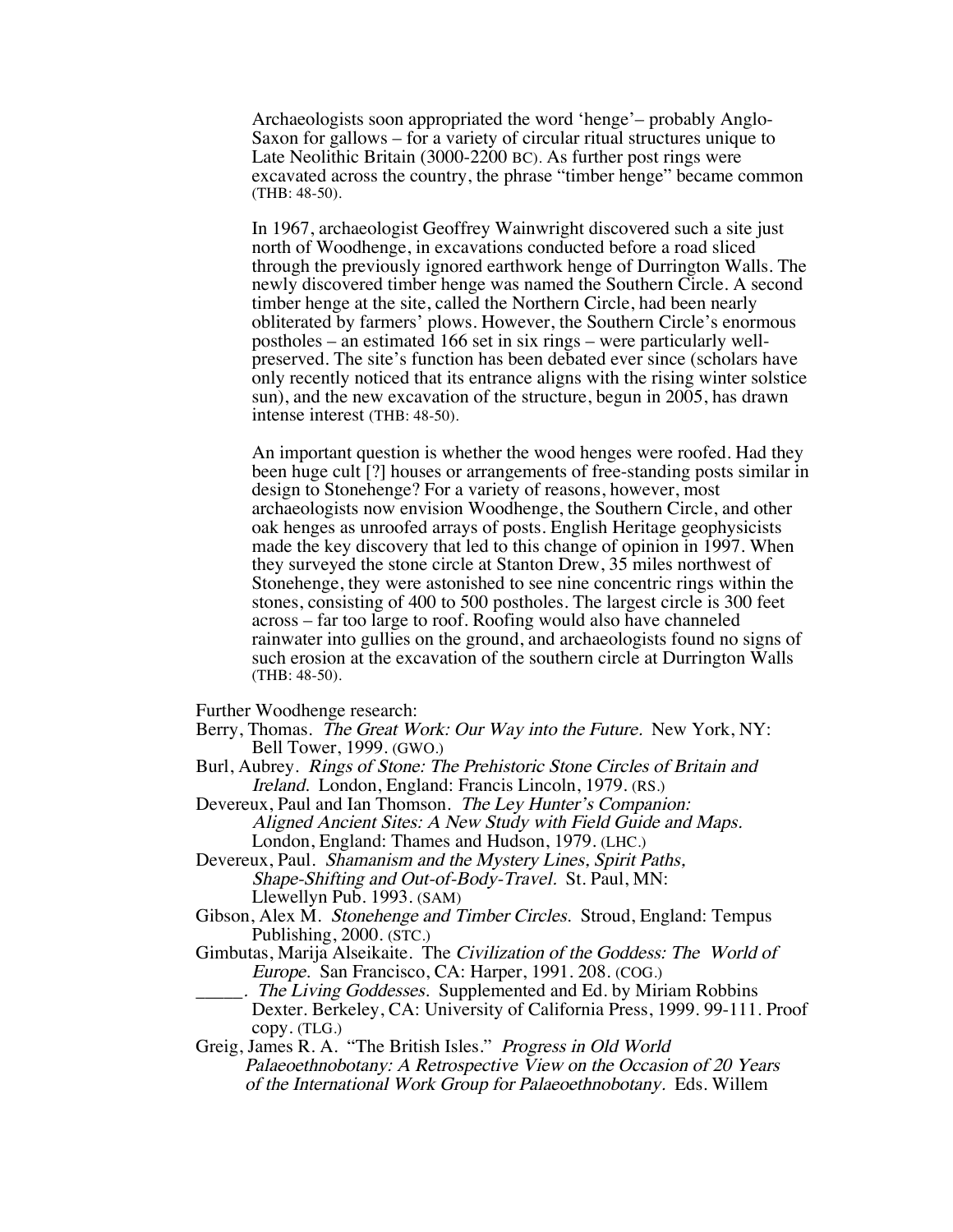Van Zeist, Krystyna Wasylikowa, and Karl-Ernst Behre. Brookfield, VT: Balkema, 1991. 299-344. (BI.) (BI.)

- Hawkins, Gerald S. Stonehenge Decoded. New York, NY: Barnes & Noble 1993. (SD.)
- Levy, Gertrude Rachel. The Gate of Horn: A Study of the Religious Conceptions of the Stone Age, and Their Influence upon European Thought. London, England: Faber and Faber, 1948. 123-166. (GOH.)
- Lubell, Winifred Milius. "Temples of the Great Goddess." *Heresies: A* Feminist Publication on Art and Politics 2.1, Issue 5 (1982): 32-39. (TGG.)
- Meaden, George Terence. The Goddess of Stones: The Language of the Megaliths. London, England: Souvenir, 1991. 26, 56-60,100-104. (GS.)
- Pitts, Mike. "The Henge Builders." Archaeology 61:1 (Jan.-Feb. 2008): 48- 55. (THB.)
- Ross, Anne. Pagan Celtic Britain: Studies in Iconography and Tradition. London, England: Routledge and Kegan Paul, 1968. (PCB.)
- Scarre, Chris. "New Wood Henge." Archaeology 51.1 (1998): 19. (NWH.)
- Scully, Vincent. The Earth, The Temple, The Gods. 1962. New Haven, CT: Yale University Press, 1979. (ETG: 22-24.)
- Thom, Alexander, et al. Megalithic Rings. BAR British Series 81 (1980). (MR.)
- Zink, David. The Ancient Stones Speak: A Journey to the World's Most Mysterious Megalithic Sites. London, England: Paddington Press, 1979.  $(ASS.)$

For a discussion on Near Eastern 'sacred standing stones architecture' called Masseboth at: Mt. Sinai; Megiddo; Hazor; Gezer; Tel el-Hayyat and Tel Kitan (Jordan Valley); Serabit El-Khadem (Egypt); and Byblos (Lebanon):

Avner, Uzi. "Sacred Stones in the Desert." Biblical Archaeology Review 27.3 (May-Jun. 2001): 31-41. (SSD.)

Ben-Ami, Doron. "Mysterious Standing Stones." Biblical Archaeology Review 32.2 (Mar.-Apr. 2006): 38-45. (MSS.)

Silberman, Neil Asher. "Standing Stones: Masseboth and Stelae." Biblical Archaeology Review 15.2 (Mar.-Apr. 1989): 58-59. (SS.)

Further stone circle information: http://www.stonepages.com/england/england.html

Further Re-Genesis research on ancient healing/re-generating centers, some more well-known than others includes: Anatolian Bursa, Pergamon/Asclepion, Perge, Pamukkale, Ephesus and Bogazkoy; Egyptian Philae, Dendera, Abu Simbel/Abshek's Sacred Cave, and Kom Ombo; Roman Villa of Mysteries, Herculaneum, and Pompeii; Greek Kos; Minoan Crete; Megaliths Stonehenge, Avebury, Woodhenge, and West Kennet Long Barrow; ancient chalk mound Silbury Hill; Celtic Glastonbury/Chalice Well, and Brythonic Bath; Breton Gavrinis; Eire/Ireland's Knowth and Newgrange; Syrian Palmyra, \* and Iberian/Roman Alhambra.

\* UNESCO world–heritage site Palmyra was invaded and seized by Islamic militants on 5–20–2015. Ancient Palmyra was a major caravan juncture for centuries, crossroad center of trade, dark–deity rituals, water–healing facilities, and mercantile information exchange resource for Greek, Roman, Persian and Islamic cultures. As a world–crossroad repository, Palmyra's archaeology is/was (?) an iconic legacy and archive of ancient civilizations.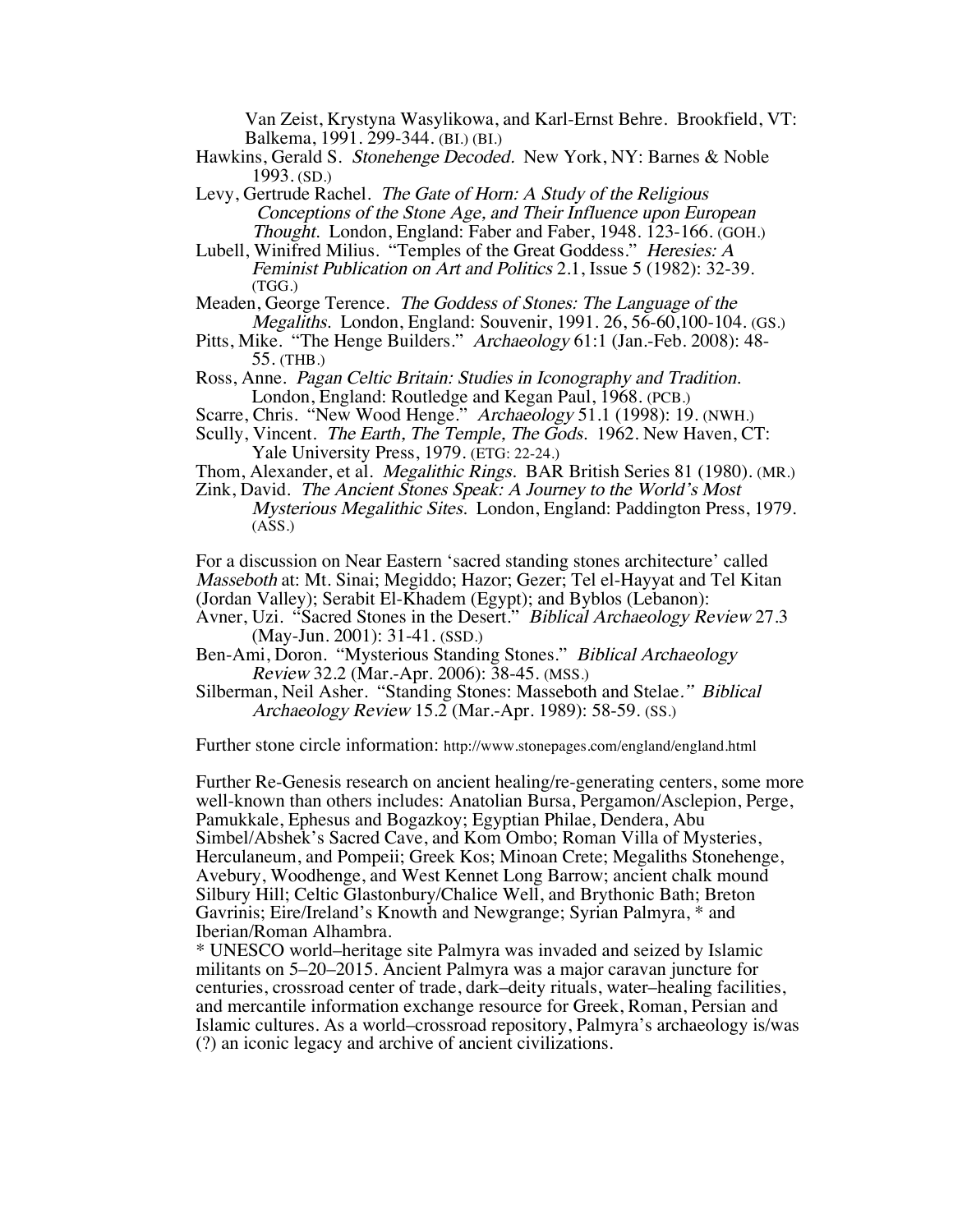IMAGE: SOLSTICE ORIENTED WOODHENGE CIRCLE: SALISBURY PLAINS, ENGLAND.

DESCRIPTION: SOLSTICE ORIENTED WOODHENGE CIRCLE, ENGLAND. SLIDE LOCATION , SHEET , ROW , SLEEVE , SLIDE # , BCE.

SHOT ON LOCATION: WOODHENGE CIRCLE: SALISBURY PLAINS, ENGLAND. NOTE 1:

> THE WOODHENGE CIRCLE IS LOCATED IN THE SALISBURY PLAINS, TWO MILES NORTHEAST ON THE AMESBURY TO MARLBOROUGH ROAD (TOL: 63). IT OVERLOOKS AND IS CONTEMPORANEOUS WITH STONEHENGE. WOODHENGE LIKE STONEHENGE IS ALSO ORIENTED TO THE SOLSTICES (RGS). (SOURCE: ENTRY ABOVE.)

NOTE  $2$ :

FOR RE-GENESIS RESEARCH ON OTHER BCE EAST FACING TEMPLE – TOMB ENTRIES THAT ARE LIT AT THE SOLSTICES: 3500-3200, KNOWTH, IRELAND; 3200, NEWGRANGE, IRELAND (SEE 3200, IRISH NEOLITHIC ENTRY); 3100, STONEHENGE, ENGLAND; 2500, WEST KENNET LONG BARROW, ENGLAND; 1490-1468, HATSHEPSUT TEMPLE, EGYPT; 1290-1223, ABU SIMBEL, EGYPT; AND CHACO CANYON, NEW MEXICO (RGS). (RGS: 3100, STONEHENGE, ENGLAND).

NOTE 3: WOODHENGE IS PART OF A LARGE CEREMONIAL COMPLEX THAT INCLUDES: AVEBURY, STONEHENGE, SILBURY, WINDMILL HILL, AND WEST KENNET LONG BARROW. (ETG: 23; SOTG: 124.)

NOTE 4: FIELDWORK PROJECT 1980-1998.

PHOTO NOTE: ILLUSTRATION TBD. CHRISI KARVONIDES.

PHOTO NOTE: FOR FURTHER WOODHENGE RESEARCH AND IMAGES:

RESOURCE: (MUSEUM ART RESOURCE.)

RESOURCE: (BRITISH MUSEUM: LONDON, ENGLAND.)

RESOURCE: (ARCHAEOLOGY, ARCHITECTURE & ART.)

IMAGE: GAVRINIS SOLSTICE ORIENTED TEMPLE – TOMB: GAVRINIS, FRANCE. PHOTO: © GSA. DESCRIPTION: AERIAL VIEW OF EAST FACING GAVRINIS PASSAGE TOMB. BEEHIVE DESIGN SIMILAR TO CRETE'S THOLOS TOMB AND NEWGRANGE IN IRELAND.

SLIDE LOCATION FRANCE, SHEET 3, ROW 1, SLEEVE 3, SLIDE #1, 4000-3000 BCE. CO\_FRA\_S3\_R1\_SL3\_S1.jpg

SHOT ON LOCATION: GAVRINIS, MORBIHAN GULF OF BRITTANY, FRANCE. NOTE 1:

> FOR RE-GENESIS RESEARCH ON OTHER BCE EAST FACING TEMPLE – TOMB ENTRIES THAT ARE LIT AT THE SOLSTICES: 3500-3200, KNOWTH, IRELAND; 3200, NEWGRANGE, IRELAND (SEE 3200, IRISH NEOLITHIC ENTRY); 3100, STONEHENGE, ENGLAND; 2500, WEST KENNET LONG BARROW, ENGLAND; 1490-1468, HATSHEPSUT TEMPLE, EGYPT; 1290-1223, ABU SIMBEL, EGYPT; AND CHACO CANYON, NEW MEXICO (RGS). (RGS: 3100, STONEHENGE, ENGLAND).

NOTE 2: FOR FURTHER INFORMATION, SEE: www.stonepages.com/england/england.html NOTE 3: FIELDWORK PROJECT 1989.

IMAGE: MAP INC. SOLSTICE ORIENTED KNOWTH: IRELAND. PHOTO: © GSA. DESCRIPTION: MAP OF KNOWTH (SOLSTICE ORIENTED) PLUS DOWTH AND NEWGRANGE PASSAGE TOMBS IN IRELAND. SLIDE LOCATION IRELAND, SHEET 4, ROW 1, SLEEVE 2, SLIDE #2, BCE. CO\_IRE\_S4\_R1\_SL2\_S2. SHOT ON LOCATION: NEWGRANGE, IRELAND, BOYNE VALLEY, AND COUNTY MEATH, IRELAND. NOTE 1:

FOR RE-GENESIS RESEARCH ON OTHER BCE EAST FACING TEMPLE – TOMB ENTRIES THAT ARE LIT AT THE SOLSTICES: 4000-3500 GAVRINIS, BRITTANY, FRANCE; 3200, NEWGRANGE, IRELAND (SEE 3200, IRISH NEOLITHIC ENTRY); 3100, STONEHENGE, ENGLAND; 2500, WEST KENNET LONG BARROW, ENGLAND; 1490-1468, HATSHEPSUT TEMPLE, EGYPT; 1290- 1223, ABU SIMBEL, EGYPT; AND CHACO CANYON, NEW MEXICO (RGS). (RGS: 3100, STONEHENGE, ENGLAND).

NOTE 2: FIELDWORK PROJECT 1989.